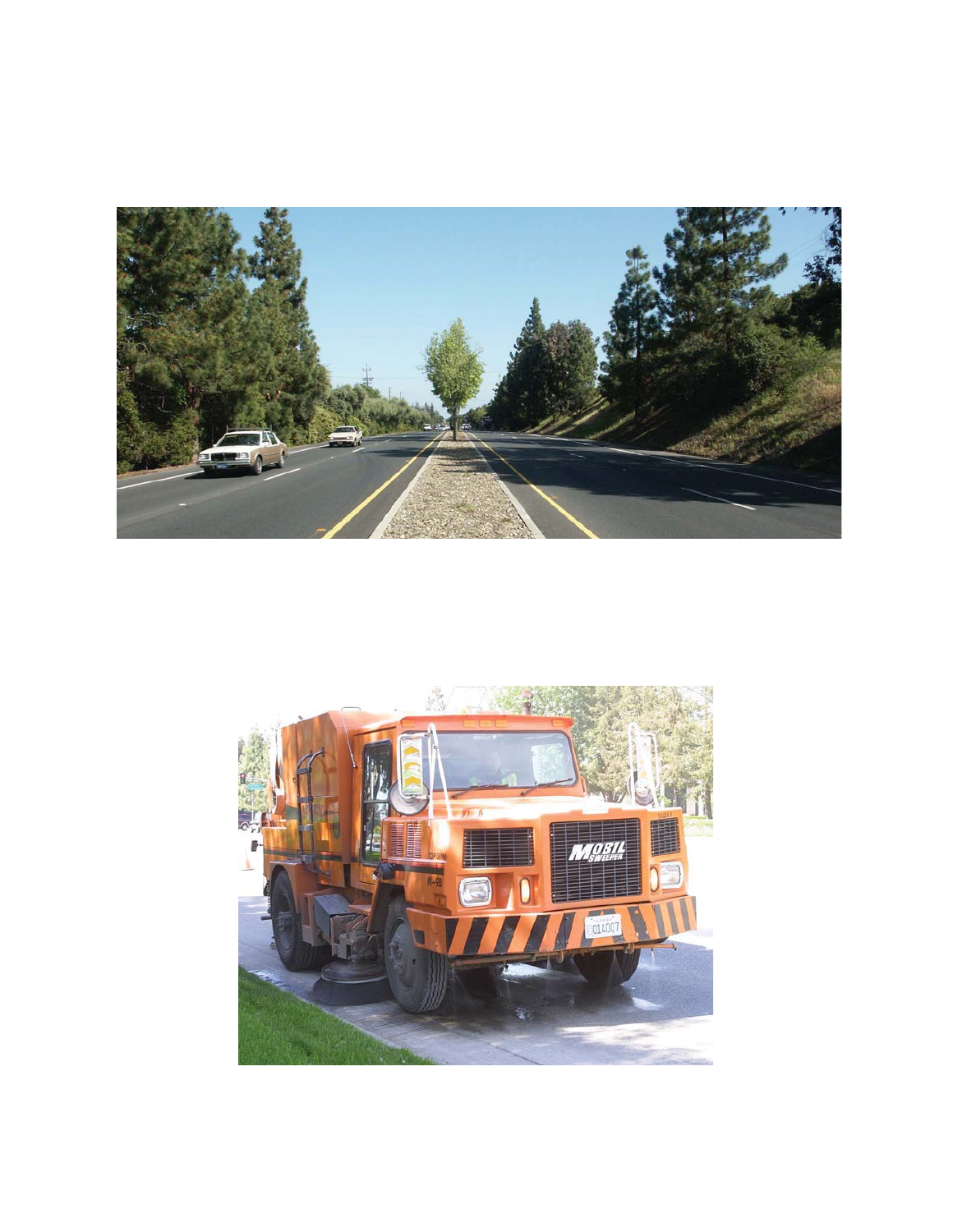## **SECTION NINE**

# **MAINTENANCE & OPERATIONS** ELEMENT

The Maintenance and Operations Element includes all activities and materials necessary to keep the expressways functioning safely and efficiently while looking presentable. There are a wide variety of activities involved including signal operations, sweeping, pavement maintenance, landscaping maintenance, enforcement, and aging infrastructure replacement. The key feature these activities have in common is that their costs are recurring rather than a one-time capital outlay.

Based on comments received from the public, cities, and policy makers, the overall goal for maintenance and operations of the expressway system can be summed up as follows:

*"The expressways should be cleaner and greener with smooth pavement and synchronized signals."*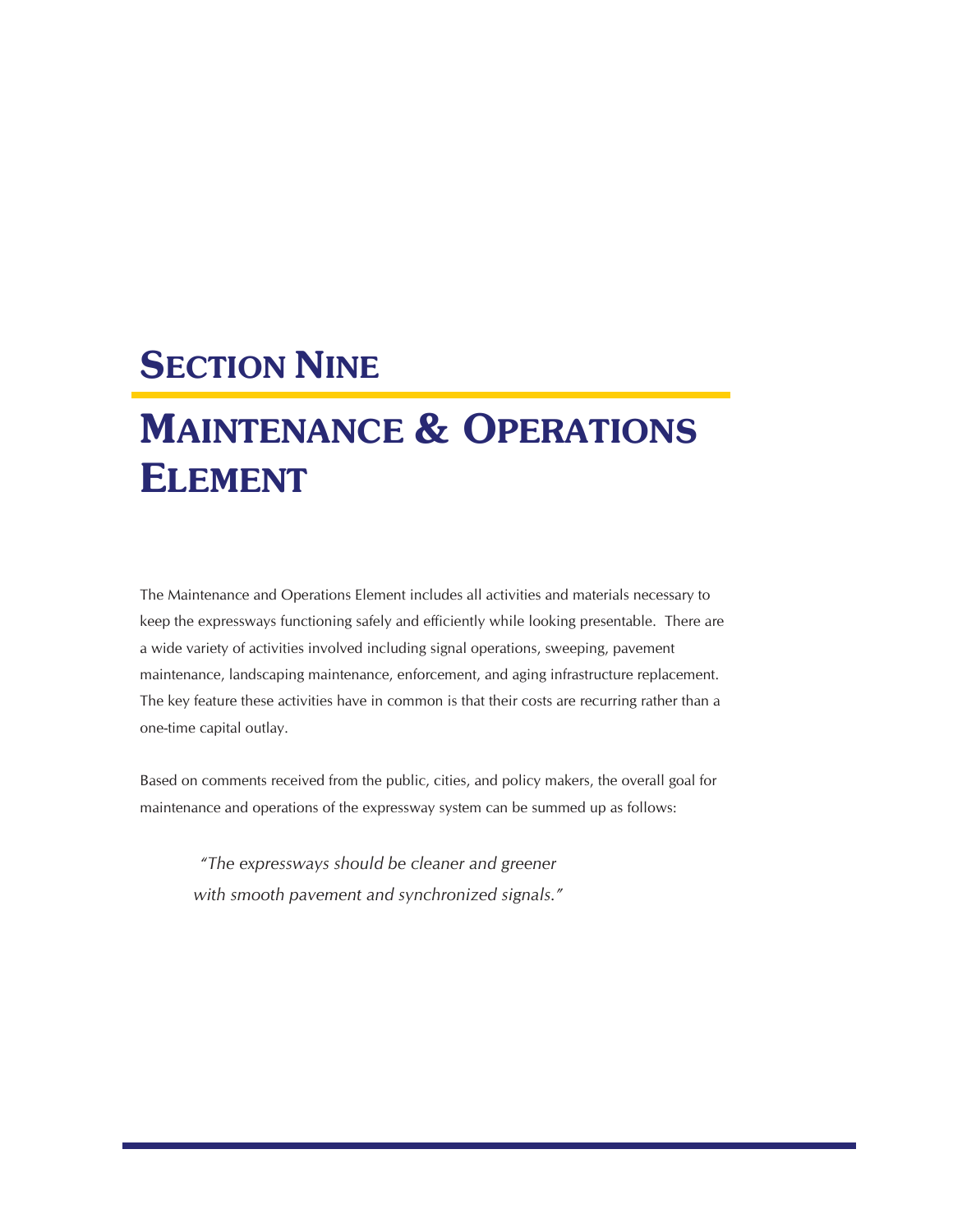### Current Practices

Table 9-1 provides a list of categories for maintenance and operations activities along with a description of the County's current practices. The County's current practices are determined by available funding and cannot be enhanced until additional revenue is secured. In the meantime, the County must first apply its limited revenue to safety and key operating areas, such as operating signals, repairing traffic control/safety devices, repairing potholes, and maintaining drainage systems. Aesthetic treatments, such as landscaping maintenance, receive a lower priority and are more dependent on revenue availability.

### Recommended Levels of Effort

To develop a recommended level of effort for the expressway system, a survey of the cities' current practices for roadway maintenance and operations was conducted. This survey was useful in placing practical limits on what is desirable. The recommended levels of effort described in Table 9-1 reflect a medium to high-end level compared to the cities' current practices.

The total annual cost to provide the proposed maintenance and operations levels of effort is \$18.0 million. A breakdown of the costs is provided in Table 9-2. For some categories, such as signal operations, sweeping, and landscaping maintenance, the costs are incurred annually. For infrastructure replacement and pavement maintenance, the costs are incurred at various intervals. For these categories, the total cost over the *Implementation Plan's* 30 year planning period was calculated and then divided by 30 for an average annual cost.

The opportunities for increasing operating revenue to meet the \$18.0 million in needs are discussed in the Funding Strategy section.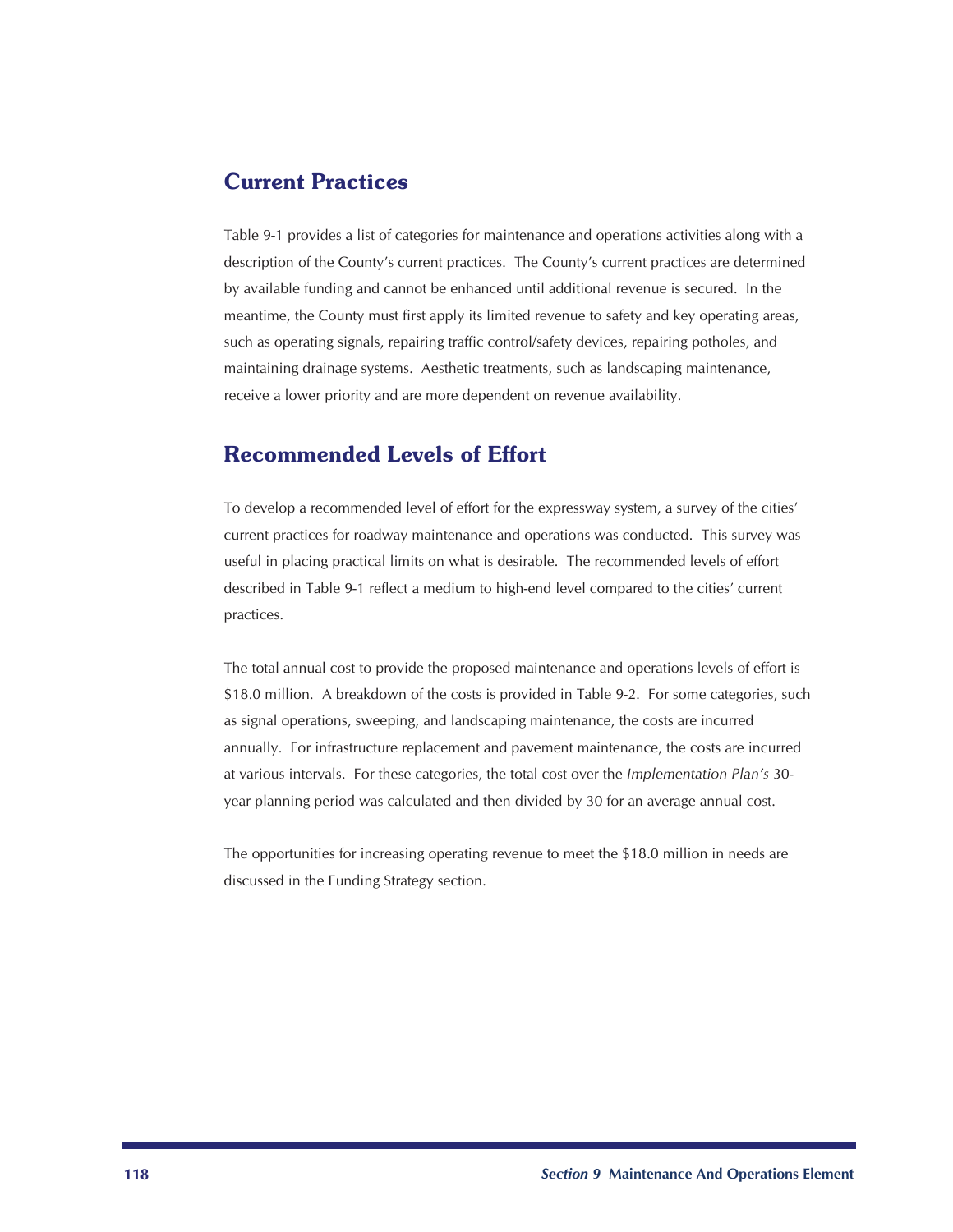| Table 9-1: Maintenance and Operations Levels of Effort |                                                                                                                    |                                                                                                                                   |  |  |
|--------------------------------------------------------|--------------------------------------------------------------------------------------------------------------------|-----------------------------------------------------------------------------------------------------------------------------------|--|--|
| Category                                               | <b>County's Current Practice</b>                                                                                   | Proposed Level of Effort                                                                                                          |  |  |
| <b>Signal Operations</b>                               | Optimize signal timing per<br>request/complaint as funds allow                                                     | As described in the Signals /TOS Element:                                                                                         |  |  |
|                                                        |                                                                                                                    | Develop and optimize variable timing plans<br>for different times of the day and days of the<br>week for all expressways annually |  |  |
|                                                        |                                                                                                                    | Maintain newly installed Traffic Operations<br>System (TOS)                                                                       |  |  |
| Sweeping                                               | Once per month                                                                                                     | Twice per month plus on-call response                                                                                             |  |  |
| Landscaping<br>Maintenance                             | Maintain landscaping and control weeds<br>along expressways with none to<br>minimum landscaping                    | Maintain landscaping and irrigation systems                                                                                       |  |  |
|                                                        |                                                                                                                    | Replacement plantings as needed                                                                                                   |  |  |
|                                                        | Expressways with more extensive<br>landscaping have maintenance<br>agreements with cities or private<br>developers | Control weeds                                                                                                                     |  |  |
|                                                        |                                                                                                                    | Clean up litter                                                                                                                   |  |  |
|                                                        |                                                                                                                    | Repair fences as needed                                                                                                           |  |  |
|                                                        | No replacement or new plantings                                                                                    |                                                                                                                                   |  |  |
|                                                        | Fence repair and trash pick-up as funds<br>allow                                                                   |                                                                                                                                   |  |  |
| <b>Pavement Maintenance</b>                            | Patch potholes as encountered                                                                                      | Continue to patch potholes as encountered                                                                                         |  |  |
|                                                        |                                                                                                                    | Resurface on 15-20 year cycle (60<br>Pavement Condition Index (PCI))                                                              |  |  |
|                                                        |                                                                                                                    | Preventive maintenance/rehabilitation to<br>extend life of pavement (70-80 PCI)                                                   |  |  |
|                                                        |                                                                                                                    | Use more expensive products like<br>Rubberized Asphalt Concrete (RAC) with<br>longer life cycle where cost-effective              |  |  |
| Pavement<br>Reconstruction                             | Implement pavement reconstruction as<br>funds allow                                                                | Reconstruct/replace 10% of expressway<br>pavement sections within the 30-year                                                     |  |  |
| (part of infrastructure<br>replacement)                |                                                                                                                    | timeframe                                                                                                                         |  |  |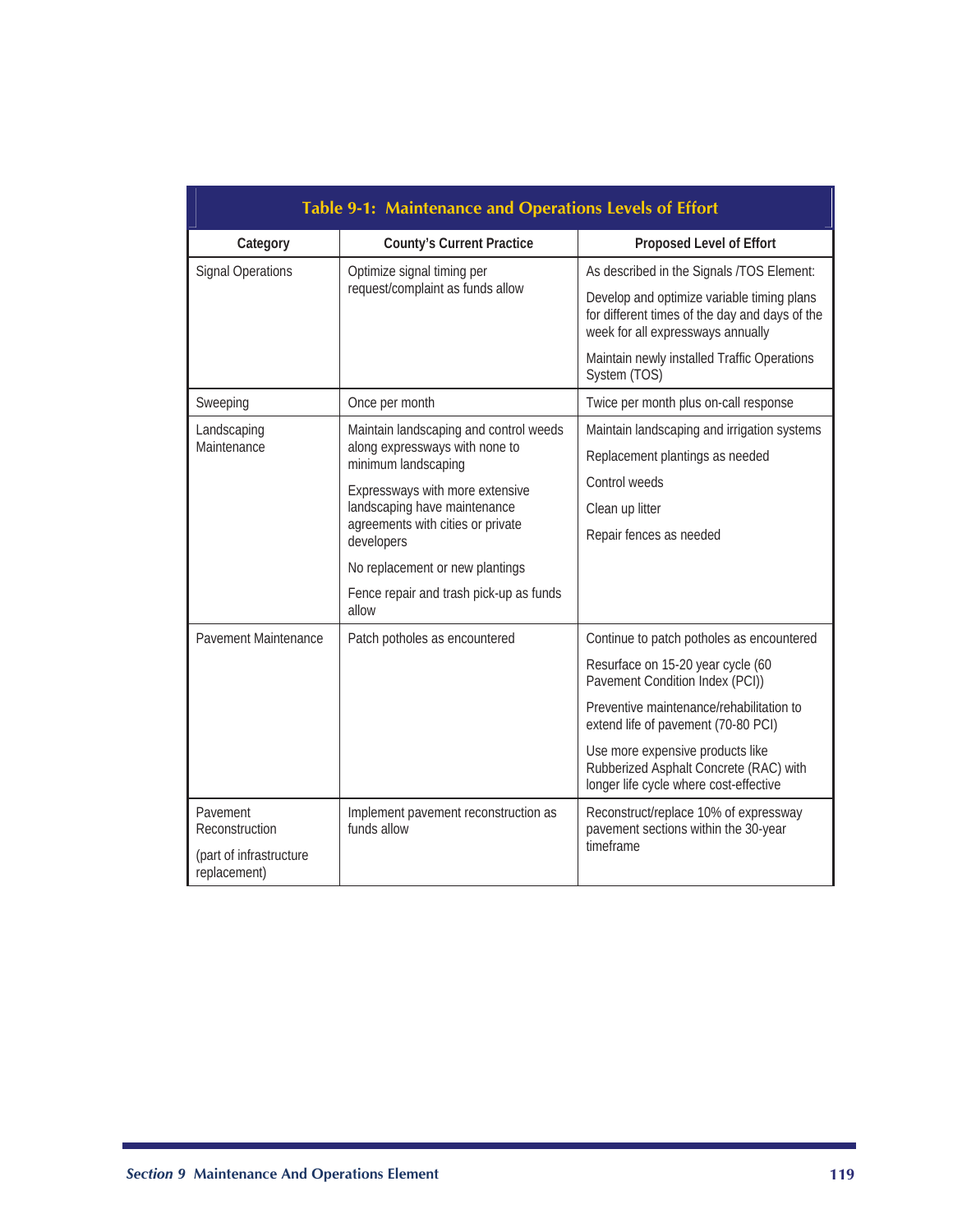| Table 9-1: Maintenance and Operations Levels of Effort (continued)                                                                                       |                                                                                                                                                                                           |                                                                                                                                                                                                                         |  |
|----------------------------------------------------------------------------------------------------------------------------------------------------------|-------------------------------------------------------------------------------------------------------------------------------------------------------------------------------------------|-------------------------------------------------------------------------------------------------------------------------------------------------------------------------------------------------------------------------|--|
| Category                                                                                                                                                 | <b>County's Current Practice</b>                                                                                                                                                          | Proposed Level of Effort                                                                                                                                                                                                |  |
| Sound Wall Maintenance                                                                                                                                   | Paint over graffiti in compliance with city<br>requirements $(1 – 2$ weeks)                                                                                                               | Respond to graffiti within 1 to 3 days of<br>notification depending on type of graffiti                                                                                                                                 |  |
| Sound Walls<br>(as part of Infrastructure<br>Replacement)                                                                                                | Repair sound walls where damaged by<br>errant vehicles                                                                                                                                    | Replace all existing noise sufficient sound<br>walls (150,000 feet systemwide) based on a<br>30-40 year life cycle                                                                                                      |  |
| Traffic Control/<br><b>Safety Devices</b><br>Infrastructure<br>Replacement<br>(such as signal & lighting<br>systems, guard rails,<br>signs, delineators) | Fix immediately when safety-related<br>items are broken or damaged; non-<br>safety items deferred until resources are<br>available                                                        | Implement preventive maintenance by<br>replacing on scheduled routine before worn<br>out<br>Replace and upgrade materials to reflect<br>latest technologies/ materials where cost-<br>effective                         |  |
| Other Infrastructure<br>Replacement<br>(such as sidewalks,<br>drainage, and other<br>utility systems)                                                    | Repair as funds allow                                                                                                                                                                     | Implement preventive maintenance by<br>replacing on scheduled basis to prevent<br>service interruption<br>Replace with more expensive but longer<br>service life materials where cost-effective                         |  |
| Facility, Equipment, and<br>Fleet                                                                                                                        | Maintain, repair, and replace as funds<br>allow                                                                                                                                           | Implement routine maintenance<br>Repair as needed<br>Replace based on variable standard life<br>cycles<br>Upgrade to accommodate the proposed<br>level of maintenance efforts listed above                              |  |
| Enforcement                                                                                                                                              | Contract with the California Highway<br>Patrol (CHP) for enforcement on San<br>Tomas, Montague, and Lawrence<br>Expressways (1)<br>Cities provide enforcement on all other<br>expressways | Continue to contract with CHP to patrol San<br>Tomas, Montague, and Lawrence<br>Expressways; if feasible, add Central when<br>HOV lanes are added<br>Cities continue to provide enforcement on<br>all other expressways |  |

**Note:** 

1) These expressways are patrolled by the CHP to enforce the high-occupancy vehicle (HOV) lanes. The CHP uses the fines collected from HOV lane violations to pay for most of the costs of enforcement.